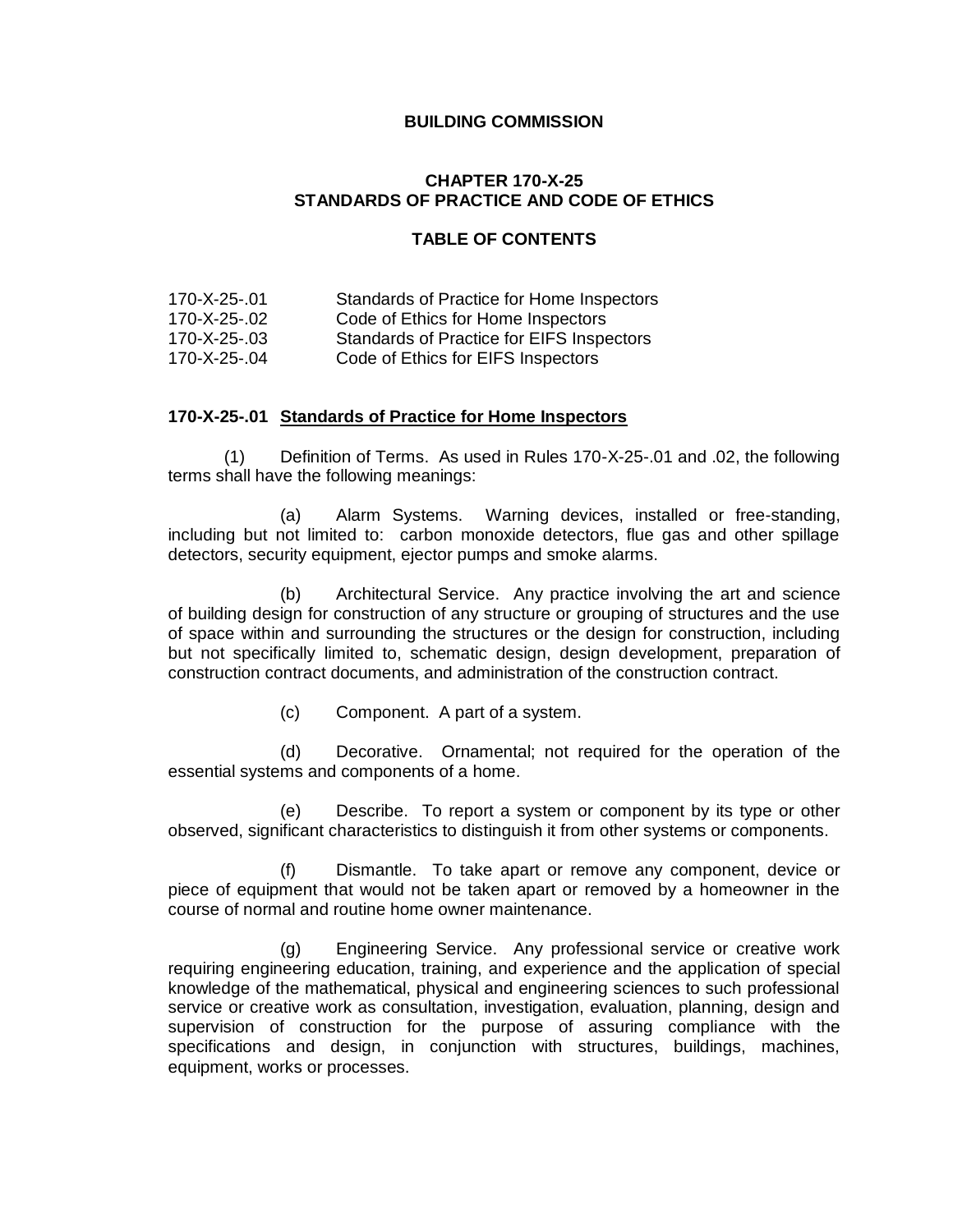(h) Further Evaluation.Examination and analysis by a qualified professional, tradesman or service technician beyond that provided by the home inspection.

(i) Home Inspection.The process by which an inspector visually examines the readily accessible systems and components of a home and which describes those systems and components in accordance with these Standards of Practice.

(j) Household Appliances.Kitchen, laundry, and similar appliances, whether installed or free-standing.

(k) Inspect.To examine readily accessible systems and components of a building in accordance with these Standards of Practice, using normal operating controls and opening readily openable access panels.

(l) Inspector.A person hired to examine any system or component of a building in accordance with these Standards of Practice, including Home Inspectors as defined in Code of Ala. (1975), § 34-14B-2(3).

(m) Installed.Attached such that removal requires tools.

(n) Normal Operating Controls.Devices such as thermostats, switches or valves intended to be operated by the homeowner.

(o) Readily Accessible.Available for visual inspection without requiring moving of personal property, dismantling, destructive measures, or any action which will likely involve risk to persons or property.

(p) Readily Openable Access Panel.A panel provided for homeowner inspection and maintenance that is within normal reach, can be removed by one person, and is not sealed in place.

(q) Recreational Facilities.Spas, saunas, steam baths, swimming pools, exercise, entertainment, athletic, playground or other similar equipment and associated accessories.

(r) Report.To communicate in writing.

(s) Representative Number.One component per room for multiple similar interior components such as windows and electric outlets; one component on each side of the building for multiple similar exterior components.

(t) Roof Drainage Systems.Components used to carry water off a roof and away from a building.

(u) Significantly Deficient.Unsafe or not functioning

(v) Shut Down.A state in which a system or component cannot be operated by normal operating controls.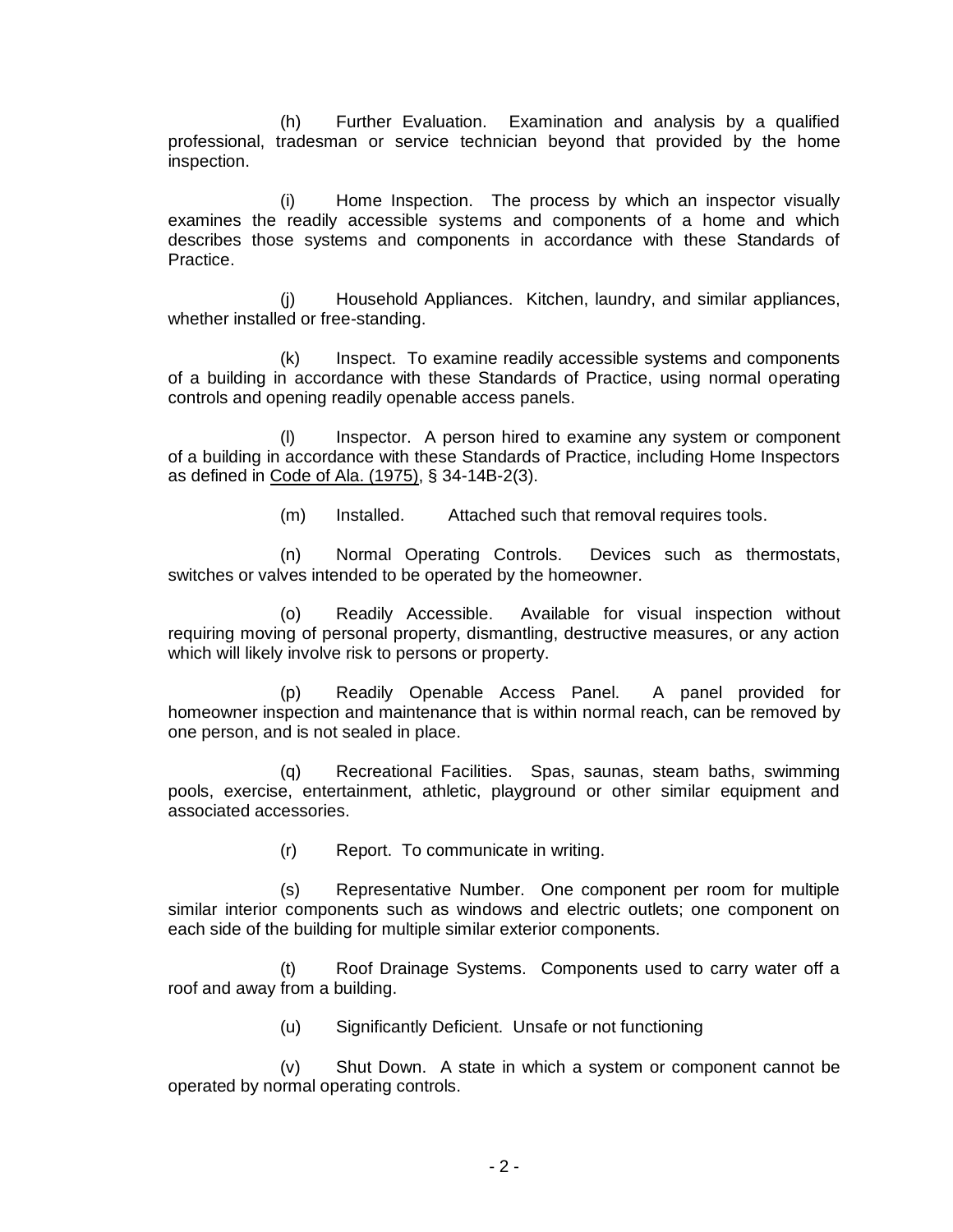(w) Solid Fuel Burning Appliances.A hearth and fire chamber or similar prepared place in which a fire may be built and which is built in conjunction with a chimney; or a listed assembly of a fire chamber, its chimney and related factory-made parts designed for unit assembly without requiring field construction.

(x) Structural Component.A component that supports non-variable forces or weights (dead loads) and variable forces or weights (live loads).

(y) System.A combination of interacting or interdependent components, assembled to carry out one or more functions.

(z) Technically Exhaustive.An investigation that involves dismantling, the extensive use of advanced techniques, measurements, instruments, testing, calculations or other means.

(aa) Under-floor Crawl Space. The area within the confines of the foundation and between the ground and the underside of the floor.

(bb) Unsafe.A condition in a readily accessible, installed system or component which is judged to be a significant risk of personal injury during normal, dayto-day use. The risk may be due to damage, deterioration, improper installation or a change in accepted residential construction standards.

(cc) Wiring Methods.Identification of electrical conductors or wires by their general type, such as "non-metallic sheathed cable" ("Romex"), "armored cable" ("bx") or "knob and tube," etc.

(2) Purpose and Scope

(a) The purpose of these Standards of Practice is to establish a minimum and uniform standard for inspectors. Home Inspections performed to these Standards of Practice are intended to provide the client with information regarding the condition of the systems and components of the home as inspected at the time of the Home Inspection.

- (b) The inspector shall:
	- 1. inspect:

(i) readily accessible systems and components of homes listed in these Standards of Practice.

(ii) installed systems and components of homes listed in these Standards of Practice.

2. report:

(i) on those systems and components inspected which, in the professional opinion of the inspector, are significantly deficient or are near the end of their service lives.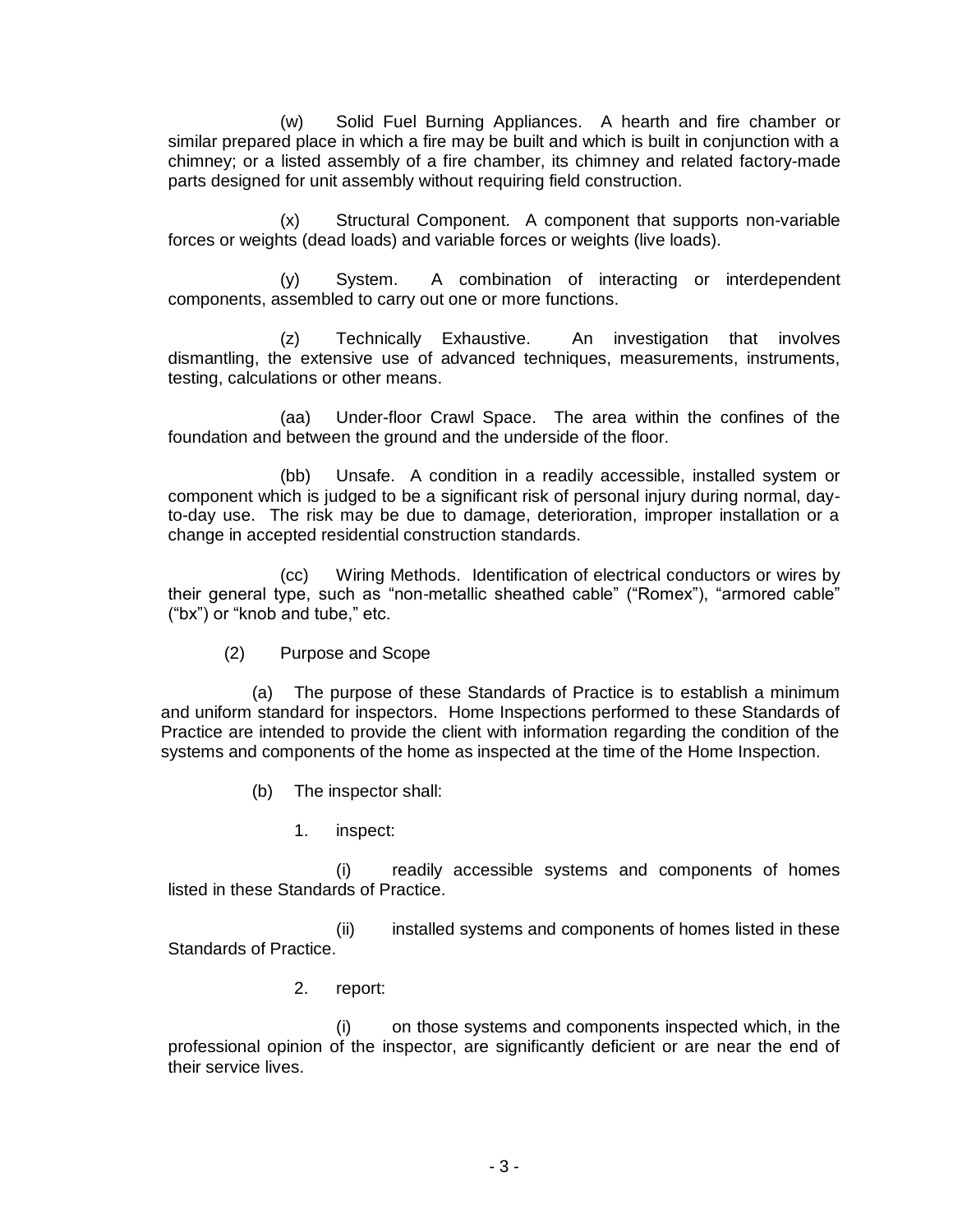(ii) a reason why, if not self-evident, the system or component is significantly deficient or near the end of its service life.

(iii) the inspector's recommendations to correct or monitor the reported deficiency.

(iv) on any systems and components designated for inspection in these Standards of Practice which were present at the time of the Home Inspection but were not inspected and a reason they were not inspected.

(c) These Standards of Practice are not intended to limit inspectors from:

1. including other inspection services, systems or components in addition to those required by these Standards of Practice.

2. specifying repairs, provided the inspector is appropriately qualified and willing to do so.

3. excluding systems and components from the inspection if requested by the client.

- (3) Structural System
	- (a) The inspector shall:
		- 1. inspect:
		- (i) the structural components including foundation and

framing.

(ii) by probing a representative number of structural components where deterioration is suspected or where clear indications of possible deterioration exist. Probing is not required when probing would damage any finished surface or where no deterioration is visible.

2. describe:

(i) the foundation and report the methods used to inspect the under-floor crawl space.

- (ii) the floor structure.
- (iii) the wall structure.
- (iv) the ceiling structure.

(v) the roof structure and report the methods used to inspect the attic.

(b) The inspector is not required to: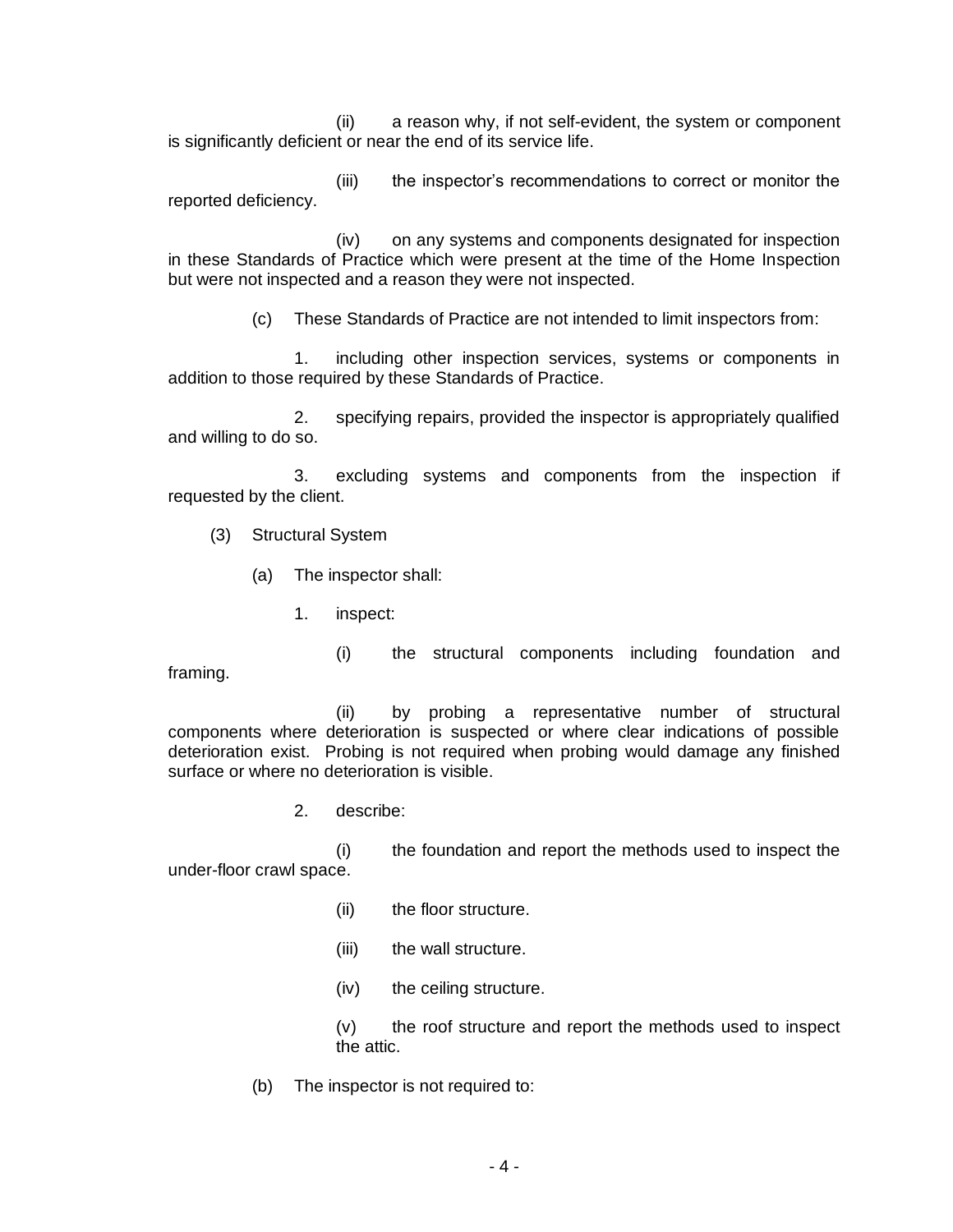1. provide any engineering service or architectural service.

2. offer an opinion as to the adequacy of any structural system or component.

- (4) Exterior
	- (a) The inspector shall:
		- 1. inspect:
			- (i) the exterior wall covering, flashing and trim.
			- (ii) all exterior doors.

(iii) attached decks, balconies, stoops, steps, porches, and their associated railings.

(iv) the eaves, soffits, and fascias where accessible from the ground level.

(v) the vegetation, grading, surface drainage, and retaining walls on the property when any of these are likely to adversely affect the building.

> (vi) walkways, patios, and driveways leading to dwelling entrances.

- 2. describe the exterior wall covering.
- (b) The inspector is not required to inspect:
	- 1. screening, shutters, awnings, and similar seasonal accessories.
	- 2. fences.
	- 3. geological, geotechnical or hydrological conditions.
	- 4. recreational facilities.
	- 5. outbuildings.
	- 6. seawalls, break-walls and docks.
	- 7. erosion control and earth stabilization measures.
- (5) Roof System
	- (a) The inspector shall:
		- 1. inspect: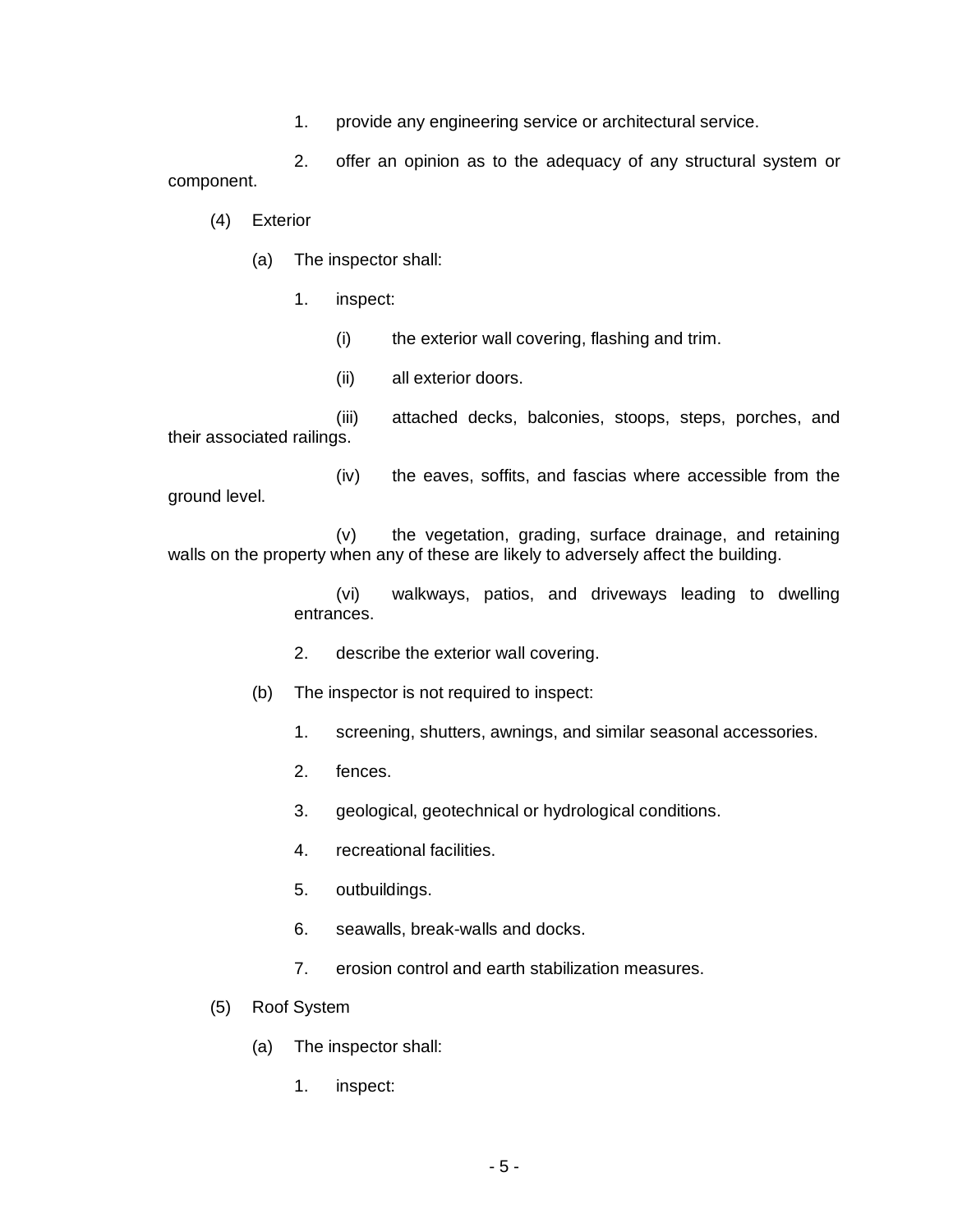- (i) the roof covering.
- (ii) the roof drainage systems.
- (iii) the flashings.
- (iv) the skylights, chimneys, and roof penetrations.
- 2. describe the roof covering and report the methods used to inspect

the roof.

- (b) The inspector is not required to inspect:
	- 1. antennae.
	- 2. interiors of flues or chimneys which are not readily accessible.
	- 3. other installed accessories.
- (6) Plumbing System
	- (a) The inspector shall:
		- 1. inspect:

(i) the interior water supply and distribution systems including all fixtures and faucets.

- (ii) the drain, waste and vent systems including all fixtures.
- (iii) the water heating equipment.
- (iv) the vent systems, flues, and chimneys.
- (v) the fuel storage and fuel distribution systems.
- (vi) the drainage sumps, sump pumps, and related piping.
- 2. describe:
	- (i) the water supply, drain, waste, and vent piping materials.
	- (ii) the water heating equipment including the energy source.
	- (iii) the location of main water and main fuel shut-off valves.
- (b) The inspector is not required to:
	- 1. inspect:
		- (i) the clothes washing machine connections.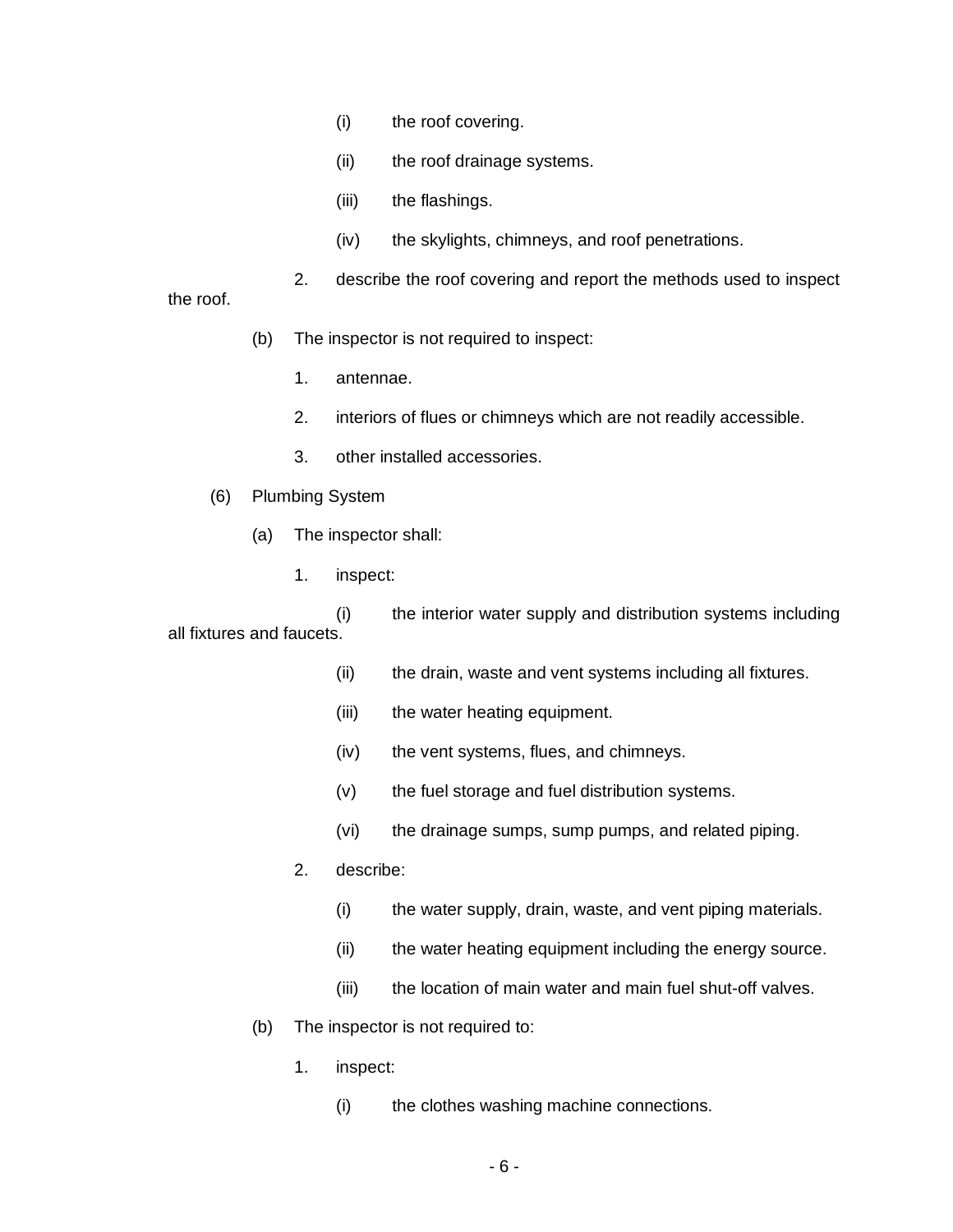(ii) the interiors of flues or chimneys which are not readily accessible.

- (iii) wells, well pumps, or water storage related equipment.
- (iv) water conditioning systems.
- (v) solar water heating systems.
- (vi) fire and lawn sprinkler systems.
- (vii) private waste disposal systems.
- 2. determine:

(i) whether water supply and waste disposal systems are public or private.

- (ii) the quantity or quality of the water supply.
- 3. operate safety valves or shut-off valves.
- (7) Electrical System
	- (a) The inspector shall:
		- 1. inspect:
			- (i) the service drop.
			- (ii) the service entrance conductors, cables, and raceways.
			- (iii) the service equipment and main disconnects.
			- (iv) the service grounding.
			- (v) the interior components of service panels and sub panels.
			- (vi) the conductors.
			- (vii) the overcurrent protection devices.

(viii) a representative number of installed lighting fixtures, switches, and receptacles.

- (ix) the ground fault circuit interrupters.
- 2. describe:
	- (i) the amperage and voltage rating of the service.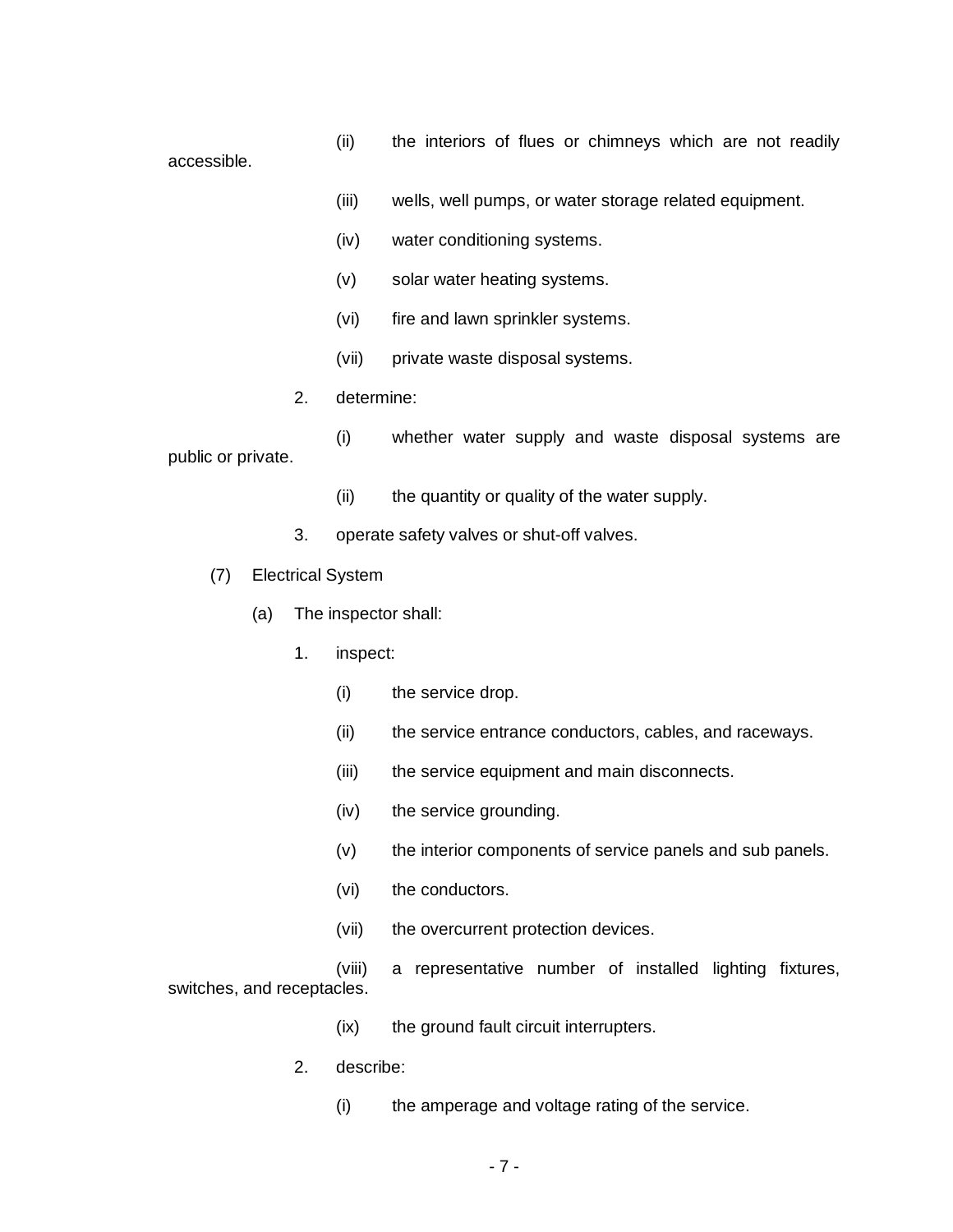- (ii) the location of main disconnect(s) and sub panels.
- (iii) the wiring methods.
- 3. report:
- (i) on the presence of solid conductor aluminum branch circuit wiring.
	- (ii) on the absence of smoke detectors.

(b) The inspector is not required to:

1. inspect:

(i) the remote control devices unless the device is the only control device.

- (ii) the alarm systems and components.
- (iii) the low voltage wiring, systems and components.

(iv) the ancillary wiring, systems and components not a part of the primary electrical power distribution system.

- 2. measure amperage, voltage or impedance.
- (8) Heating System
	- (a) The inspector shall:
		- 1. inspect:
			- (i) the installed heating equipment.
			- (ii) the vent systems, flues, and chimneys.
		- 2. describe:
			- (i) the energy source.
			- (ii) the heating method by its distinguishing characteristics.
	- (b) The inspector is not required to:
		- 1. inspect:

(i) the interiors of flues or chimneys which are not readily accessible.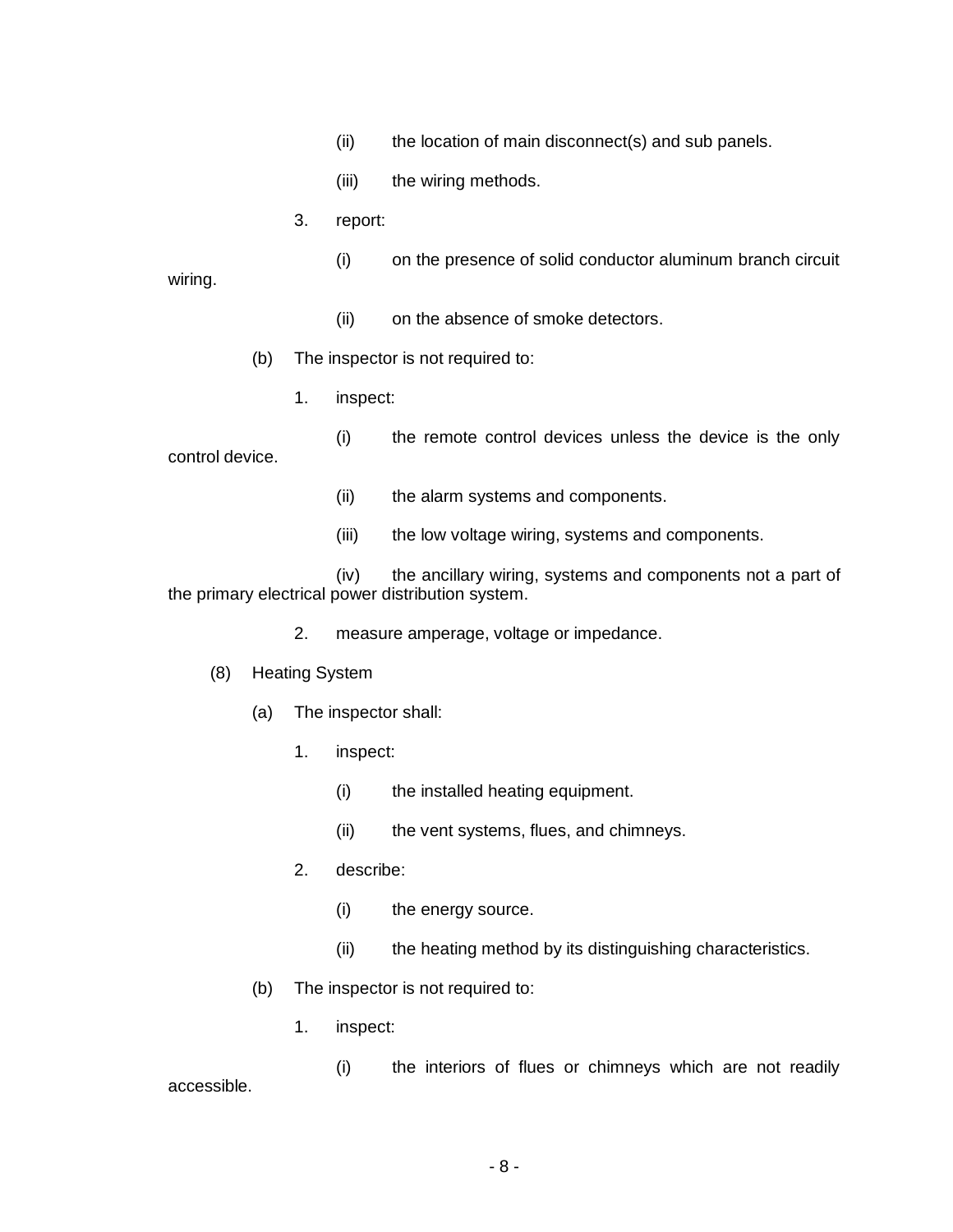- (ii) the heat exchanger.
- (iii) the humidifier or dehumidifier.
- (iv) the electronic air filter.
- (v) the solar space heating system.
- 2. determine heat supply adequacy or distribution balance.
- (9) Air Conditioning System
	- (a) The inspector shall:
		- 1. inspect the installed central and through-wall cooling equipment.
		- 2. describe:
			- (i) the energy source.
			- (ii) the cooling method by its distinguishing characteristics.
	- (b) The inspector is not required to:
		- 1. inspect electronic air filters.
		- 2. determine cooling supply adequacy or distribution balance.
- (10) Interior
	- (a) The inspector shall inspect:
		- 1. the walls, ceilings and floors.
		- 2. the steps, stairways, and railings.
		- 3. the countertops and a representative number of installed cabinets.
		- 4. a representative number of doors and windows.
		- 5. garage doors and garage door operators.
	- (b) The inspector is not required to inspect:
		- 1. the paint, wallpaper, and other finish treatments.
		- 2. the carpeting.
		- 3. the window treatments.
		- 4. the central vacuum systems.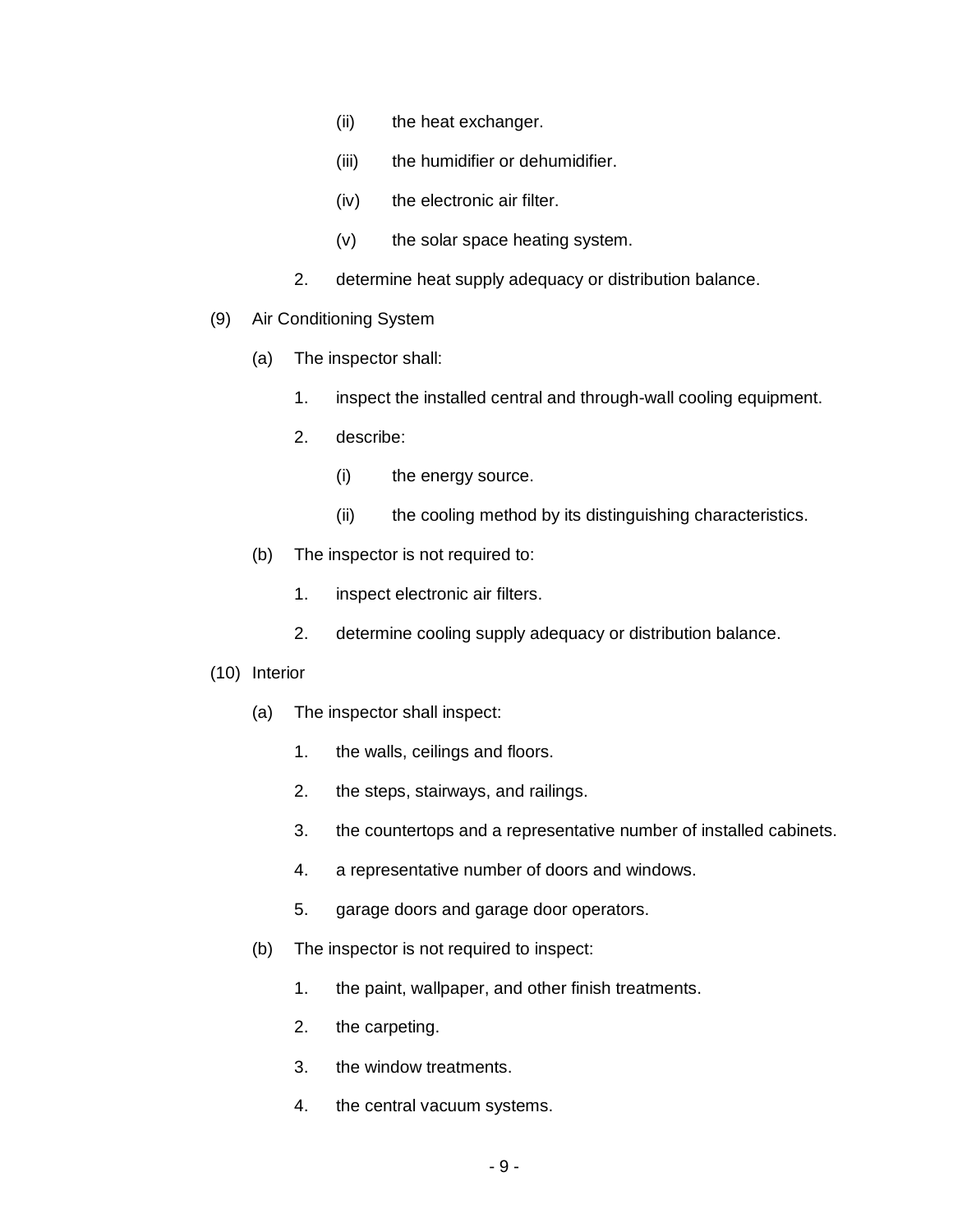- 5. the household appliances.
- 6. recreational facilities.
- (11) Insulation and Ventilation
	- (a) The inspector shall:
		- 1. inspect:
			- (i) the insulation and vapor retarders in unfinished spaces.
			- (ii) the ventilation of attics and foundation areas.
			- (iii) the mechanical ventilation systems.
		- 2. describe:
			- (i) the insulation and vapor retarders in unfinished spaces.

(ii) the absence of insulation in unfinished spaces at conditioned surfaces.

- (b) The inspector is not required to:
	- 1. disturb insulation or vapor retarders.
	- 2. determine indoor air quality.

#### (12) Fireplaces and Solid Fuel Burning Appliances

- (a) The inspector shall:
	- 1. inspect:
		- (i) the system components
		- (ii) the vent systems, flues, and chimneys.
	- 2. describe:
		- (i) the fireplaces and solid fuel burning appliances.
		- (ii) the chimneys.
- (b) The inspector is not required to:
	- 1. inspect:
		- (i) the interiors of flues or chimneys.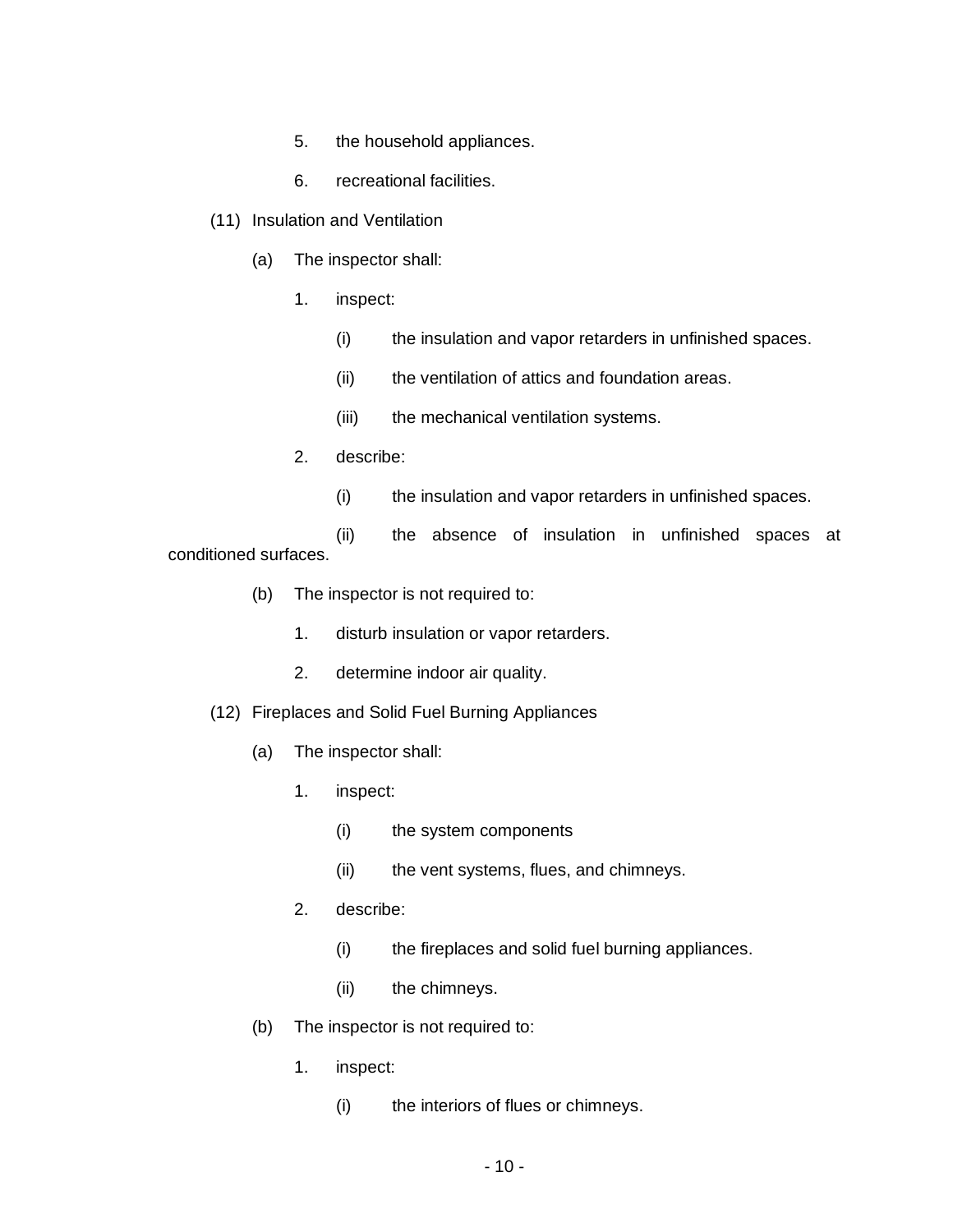- (ii) the firescreens and doors.
- (iii) the seals and gaskets.
- (iv) the automatic fuel feed devices.
- (v) the mantels and fireplace surrounds.
- (vi) the combustion make-up air devices.
- (vii) the heat distribution assists whether gravity controlled or

fan assisted.

- 2. ignite or extinguish fires.
- 3. determine draft characteristics.
- 4. move fireplace inserts or stoves or firebox contents.

(13) General Limitations and Exclusions

(a) General limitations:

1. Inspections performed in accordance with these Standards of **Practice** 

- (i) are not technically exhaustive.
- (ii) will not identify concealed conditions or latent defects.

2. These Standards of Practice are applicable to buildings with four or fewer dwelling units and their garages or carports.

(b) General exclusions:

1. The inspector is not required to perform any action or make any determination unless specifically stated in these Standards of Practice, except as may be required by other lawful authority.

2. Inspectors are not required to determine:

(i) the condition of systems or components which are not readily accessible.

(ii) the remaining life of any system or component.

(iii) the strength, adequacy, effectiveness, or efficiency of any system or component.

(iv) the causes of any condition or deficiency.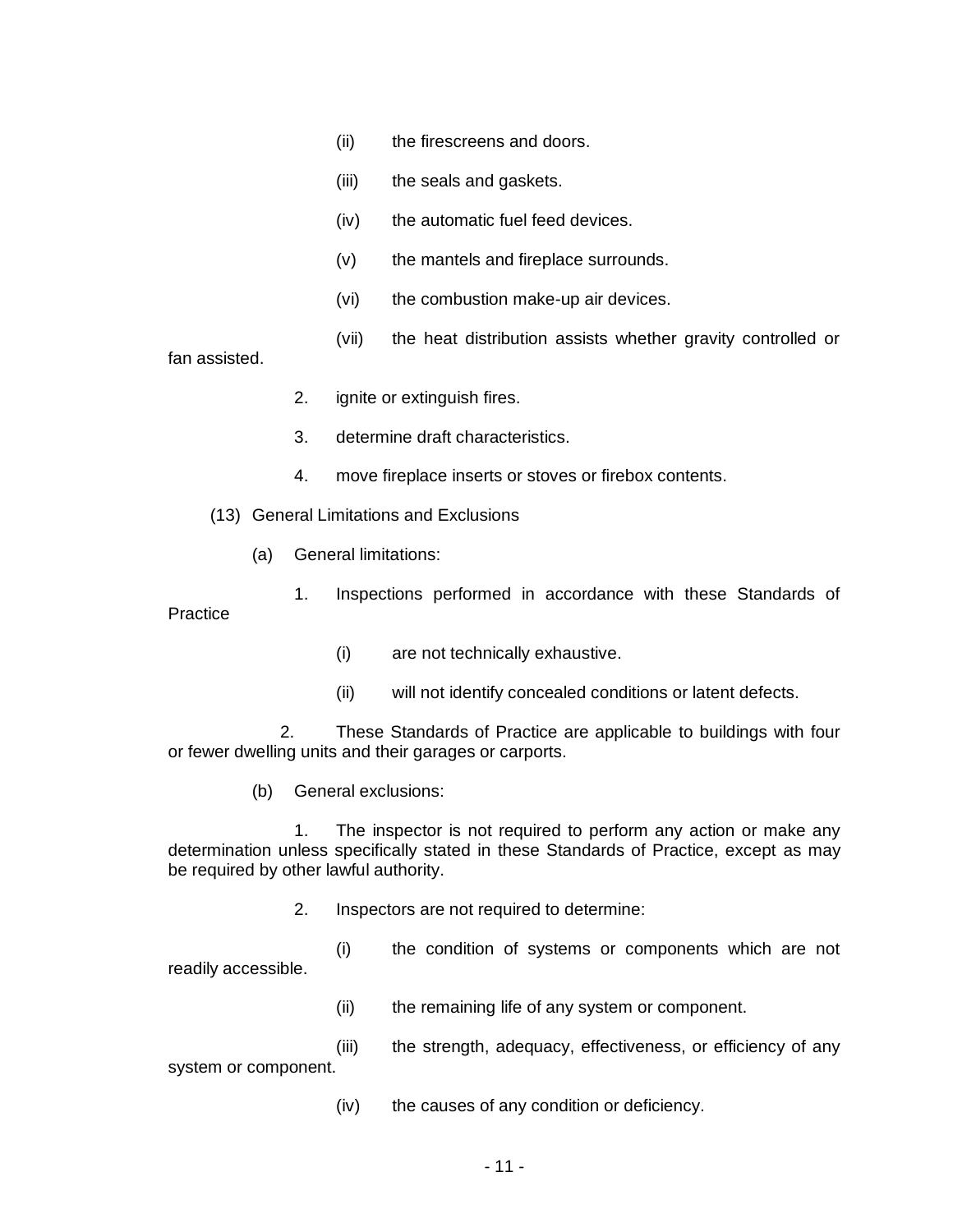(v) the methods, materials, or costs of corrections.

(vi) future conditions including, but not limited to, failure of systems and components.

(vii) the suitability of the property for any specialized use.

(viii) compliance with regulatory requirements (codes, regulations, laws, ordinances, etc.)

(ix) the market value of the property or its marketability.

(x) the advisability of the purchase of the property.

(xi) the presence of potentially hazardous plants or animals including, but not limited to, wood destroying organisms or diseases harmful to humans.

(xii) the presence of any environmental hazards including, but not limited to, toxins, carcinogens, noise, and contaminants in soil, water, and air.

(xiii) the effectiveness of any system installed or methods utilized to control or remove suspected hazardous substances.

- (xiv) the operating costs of systems or components.
- (xv) the acoustical properties of any systems or component.
- 3. Inspectors are not required to offer:
	- (i) or perform any act or service contrary to law.
	- (ii) or perform engineering services.

(iii) or perform work in any trade or any professional service other than home inspection.

(iv) warranties or guarantees of any kind.

4. Inspectors are not required to operate:

(i) any system or component which is shut down or otherwise inoperable.

(ii) any system or component which does not respond to normal operating controls.

(iii) shut-off valves.

5. Inspectors are not required to enter: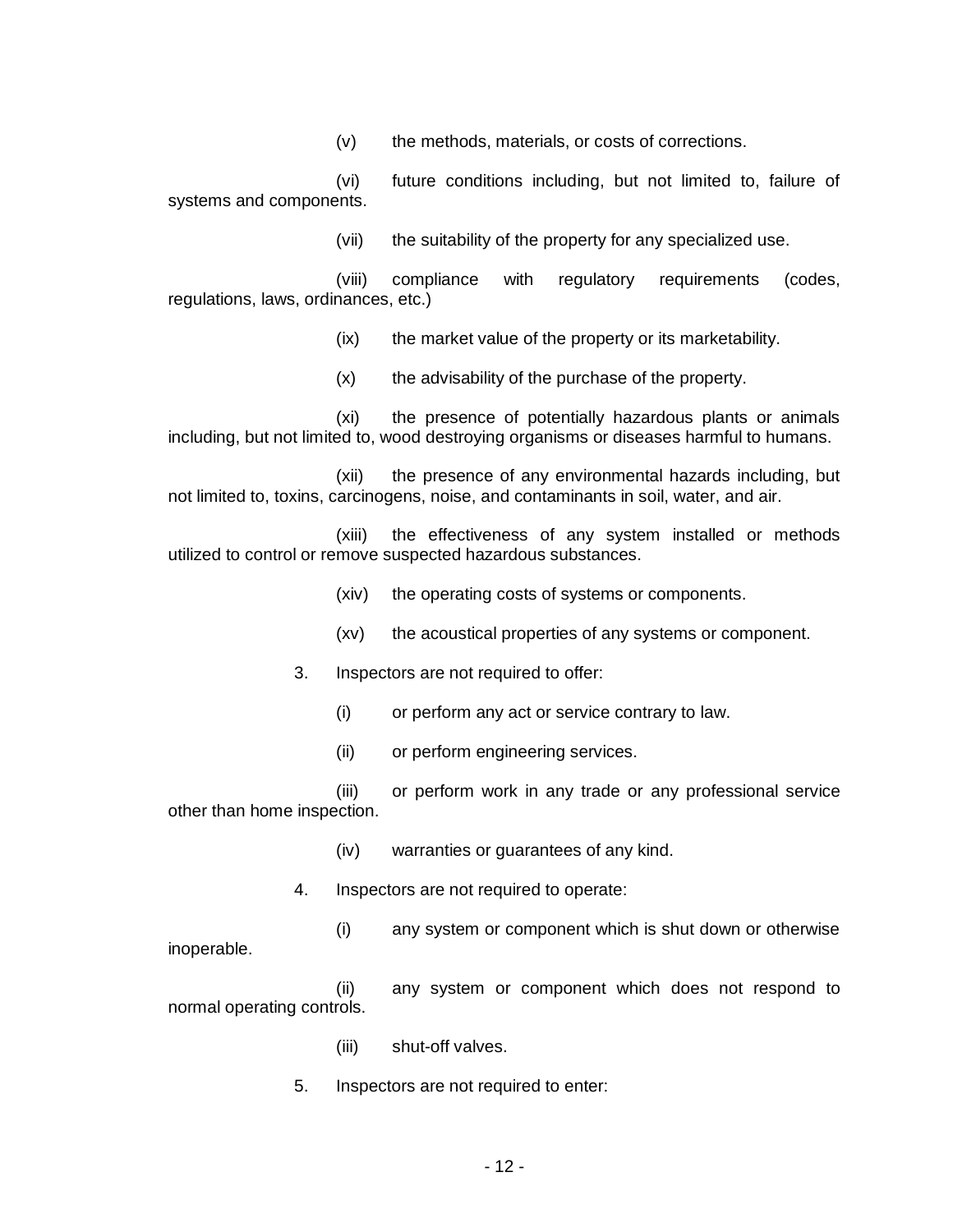(i) any area which will, in the opinion of the inspector, likely be dangerous to the inspector or other persons or damage the property or its systems or components.

(ii) the under-floor crawl spaces or attics which are not readily accessible.

6. Inspectors are not required to inspect:

(i) underground items including, but not limited to, underground storage tanks or other underground indications of their presence, whether abandoned or active.

(ii) systems or components which are not installed.

(iii) decorative items.

(iv) systems or components located in areas that are not entered in accordance with these Standards of Practice.

(v) detached structures other than garages and carports.

(vi) common elements or common areas in multi-unit housing, such as condominium properties or cooperative housing.

7. Inspectors are not required to:

(i) perform any procedure or operation which will, in the opinion of the inspector, likely be dangerous to the inspector or other persons or damage the property or its systems or components.

(ii) move suspended ceiling tiles, personal property, furniture, equipment, plants, soil, snow, ice, or debris.

(iii) dismantle any system or component, except as explicitly required by these Standards of Practice.

**Authors:** The Alabama Standards of Practice and Code of Ethics for Home Inspectors are adopted from the American Society of Home Inspector's (ASHI) Standards of Practice and Code of Ethics. The Alabama Building Commission gratefully acknowledges ASHI's consent.

**Statutory Authority:** Code of Ala. 1975, §§ 34-14B-1, *et seq.*, 41-9-140, *et seq.* **History:** September 23, 2002

# **170-X-25-.02 Code of Ethics for Home Inspectors**

(1) The home inspector will express an opinion only when it is based on practical experience and honest conviction.

(2) The home inspector will always act in good faith toward each client.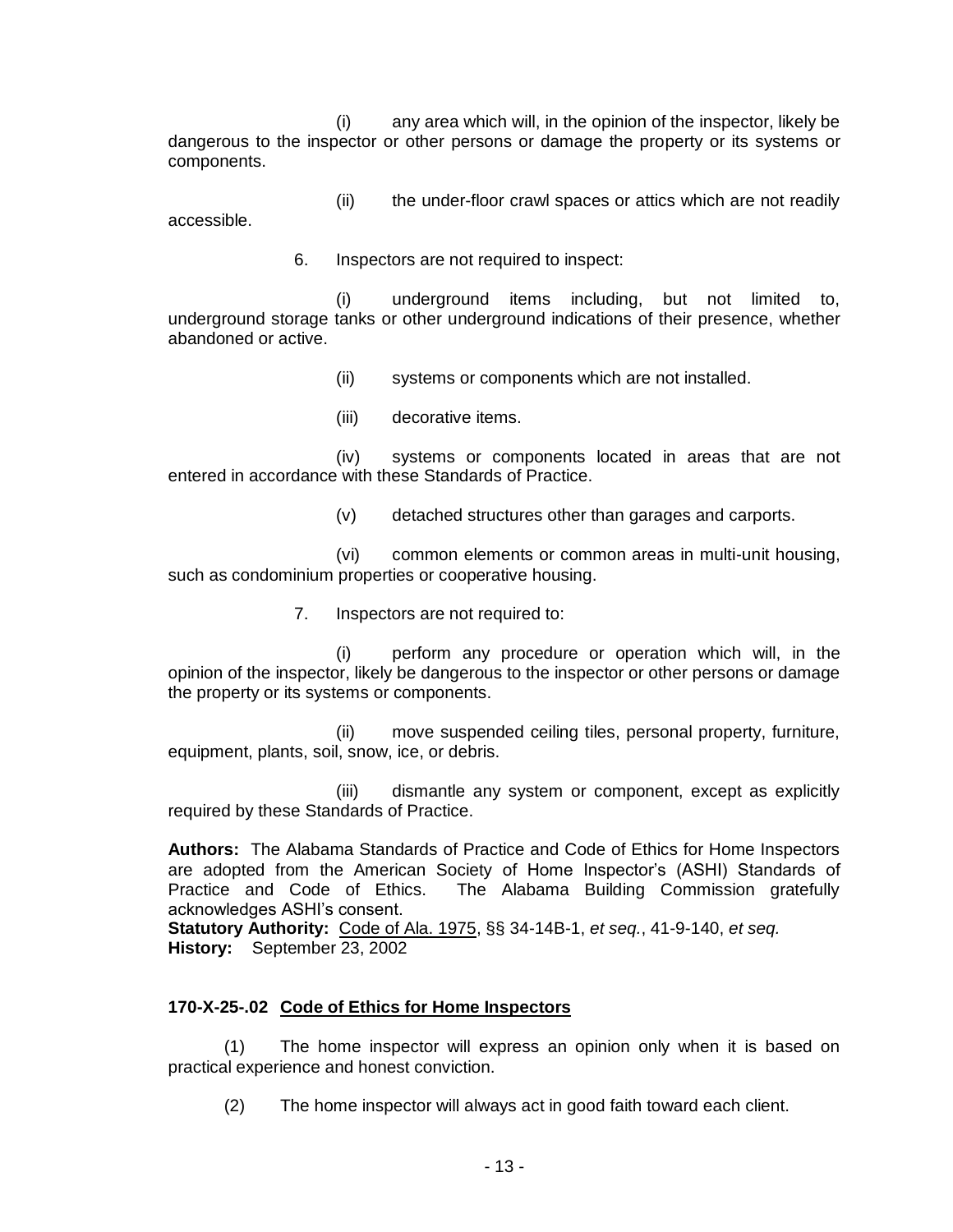(3) The home inspector will not disclose any information concerning the results of the inspection without the approval of the clients or their representatives.

(4) The home inspector will not accept compensation, financial or otherwise, from more than one interested party for the same service without the consent of all interested parties.

(5) The home inspector will not accept nor offer commissions or allowances, directly or indirectly, from other parties dealing with their client in connection with work for which the home inspector is responsible.

(6) The home inspector will promptly disclose to his or her client any interest in a business which may affect the client. The home inspector will not allow an interest in any business to affect the quality or the results of their inspection work which they may be called upon to perform. The inspection work may not be used as a vehicle by the inspector to deliberately obtain work in another field.

(7) The home inspector shall make every effort to uphold, maintain, and improve the professional integrity, reputation, and practice of the home inspection profession. He or she will report such relevant information, including violations of this Code by other home inspectors, to the Building Commission.

**Author:** The Alabama Standards of Practice and Code of Ethics for Home Inspectors are adopted from the American Society of Home Inspector's (ASHI) Standards of Practice and Code of Ethics. The Alabama Building Commission gratefully acknowledges ASHI's consent.

**Statutory Authority:** Code of Ala. 1975, §§ 34-14B-1, *et seq.*, 41-9-140, *et seq.* **History:** September 23, 2002

**170-X-25-.03 Standards of Practice for EIFS Inspectors**

(1) Scope and Purpose.

(a) Inspections performed in accordance with these guidelines are intended to provide the building owner or client with a better understanding of the exterior cladding system and component conditions as observed at the time of inspection.

(b) EIFS Inspectors as defined in Code of Ala. 1975, § 34-14B-2 shall:

1. Observe all installed EIFS and stucco wall components listed elsewhere in these standards.

2. Submit a written, signed report to the person or persons outlined in their contract. The report shall:

(i) Describe those components specified, as listed elsewhere in these standards.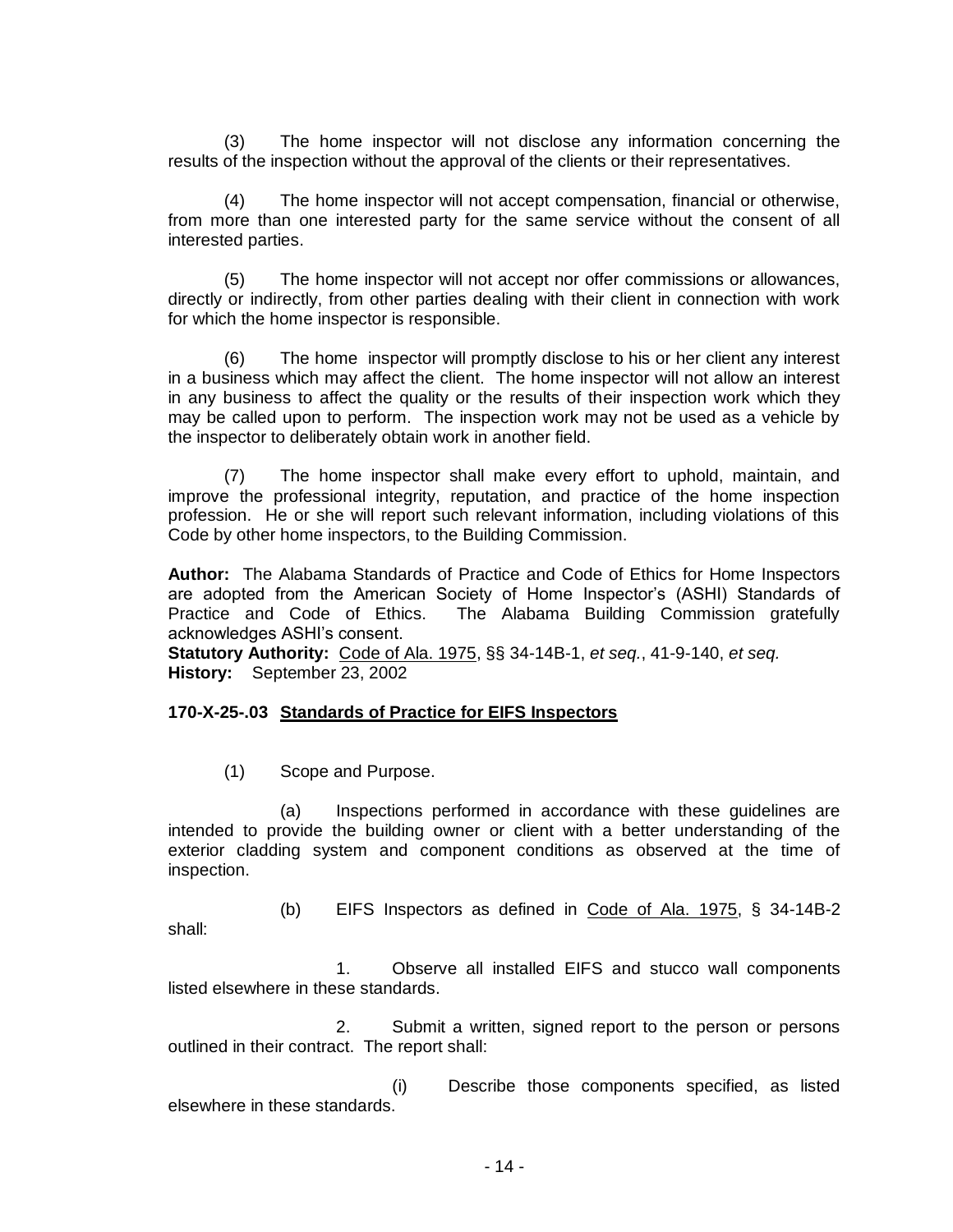(ii) State which components were inspected as listed elsewhere in these standards.

(iii) State which components as listed elsewhere in these standards that were not inspected and why.

(iv) State why any components that are listed elsewhere in these standards that are in need of correction, modification, or immediate repair in order to bring the system to industry and/or manufacturer standards.

(c) These inspection standards are not intended to limit the inspector from:

1. Reporting conditions or observations that directly relate to the performance or life of the inspected wall system and its components.

2. Including other systems and components into the inspection if requested by the person or persons for whom the inspection is performed.

(2) General Exclusions and Limitations

(a) General Exclusions

1. EIFS Inspectors are not required to report on:

(i) The life expectancy of the wall system or any component of the system.

(ii) The suitability of the wall system or product within the wall system for any specialized use.

(iii) The compliance or non-compliance of the wall system and components with applicable code requirements.

(iv) The method and materials required for the repair of the wall system or its components.

components.

(v) The cost for the corrections to the wall system or its

(vi) The condition of a wall system or a component of a wall system that could not be readily observed due to personal items, furniture, equipment, plant life, soil, snow, ice, debris or storage.

(vii) The identification of wood destroying organisms including, but not limited to, insects, fungi, and rodents.

(viii) The identification of any hazardous substances, environmental issues or biohazards, or to determine the condition of an installed system used to control the above conditions.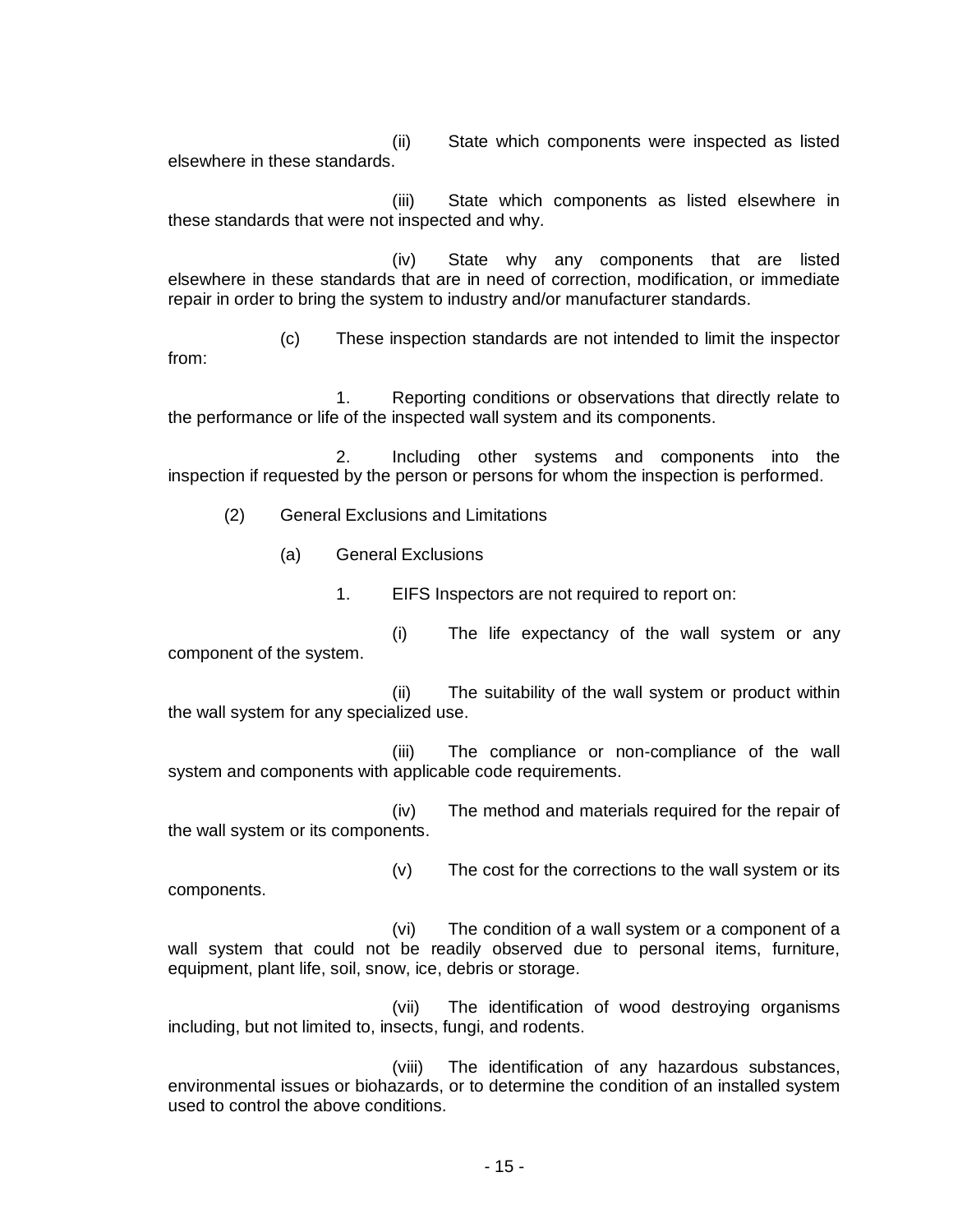2. EIFS Inspectors are not required to:

(i) Offer any warranties or guarantees of any kind.

(ii) Offer any service or perform any act that is contrary

to law.

(iii) Perform any architectural or engineering service or perform any function that requires a license or permit which is in addition to the license obtained from the Building Commission.

(iv) Determine the strength, adequacy, life of, or efficiency of any wall system or component.

(v) Perform any procedure or destructive testing which may damage the wall system components or property without prior written permission from the property or building owner.

(vi) Move any personal items, furniture, equipment, plant life, or items that may obstruct access or visibility of the component or wall system being inspected, without first obtaining written permission from the property or building owner.

(vii) Predict the future of any installed wall system or its components installed within the wall system.

(viii) Predict the performance of wall system or components within the wall system in regards to sound proofing, insulation, or fire suppression.

- (3) System Components and Details
	- (a) EIFS Inspectors shall observe and report on:
		- 1. Systems such as:
			- (i) PB Polymer Based EIFS
			- (ii) PM Polymer Modified EIFS
			- (iii) DEFS Direct Applied EIFS
			- (iv) OCS One Coat Stucco Systems
			- (v) Quick R
			- (vi) Drainage EIFS
			- (vii) Traditional Hard Coat or Three Coat Stucco

**Systems**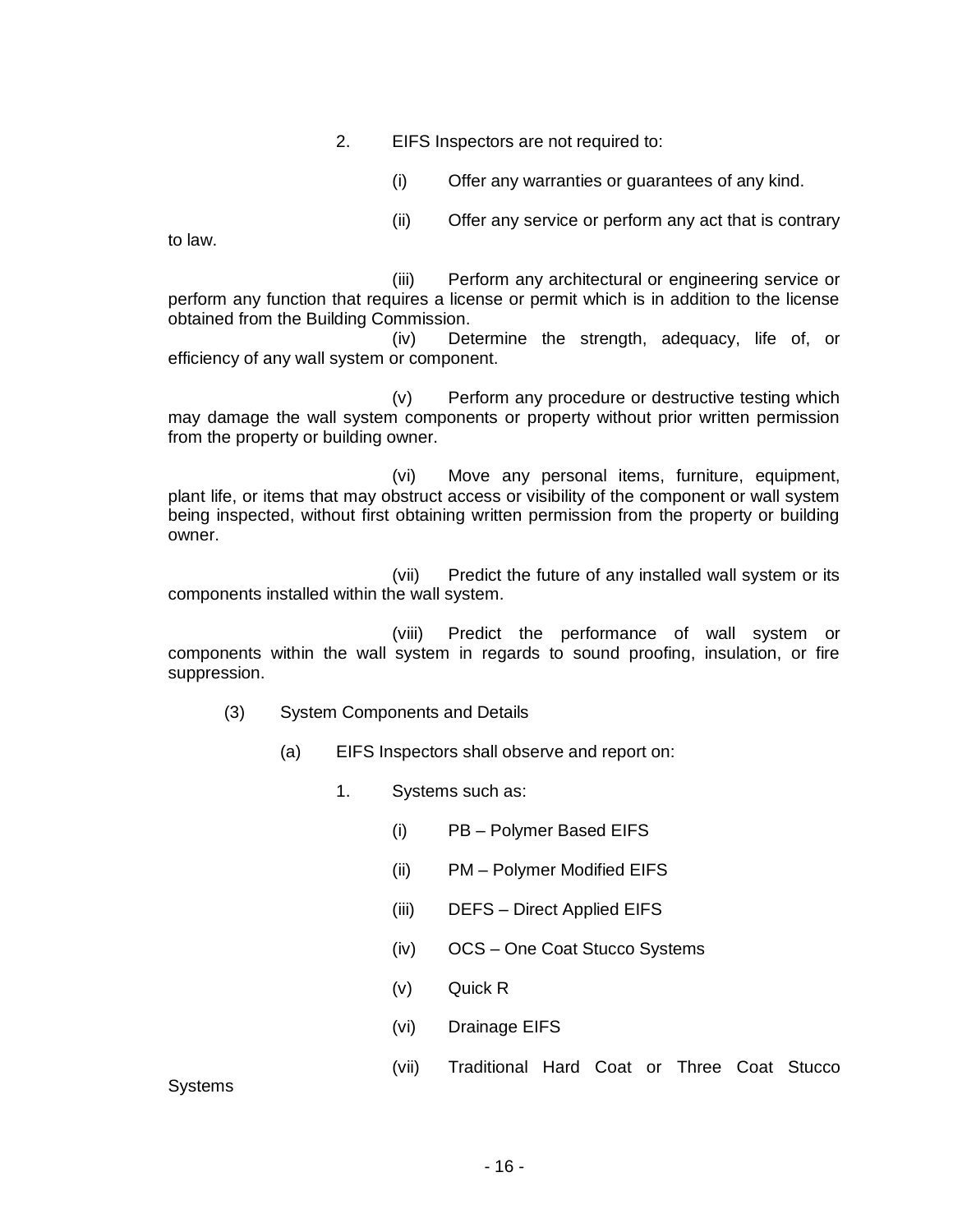|                                           | 2. |                   | General Information such as:                   |
|-------------------------------------------|----|-------------------|------------------------------------------------|
|                                           |    | (i)               | Age of system and components                   |
| inspected                                 |    | (ii)              | Approximate amount of applied material being   |
| surfaces face. (North, South, East, West) |    | (iii)             | Direction on which the building and applied    |
|                                           |    | (iv)              | Number of stories                              |
|                                           |    | (v)               | Temperature at time of inspection              |
| inspection                                |    | (vi)              | Weather conditions prior to and at the time of |
|                                           |    | (vii)             | Last rainfall                                  |
|                                           |    | (viii)            | Building or property owner                     |
|                                           | 3. |                   | Accessible components such as:                 |
|                                           |    | (i)               | Framing type                                   |
|                                           |    | (ii)              | Roof covering type                             |
|                                           |    | (iii)             | Substrate type, if known                       |
|                                           |    | (iv)              | Building wrap or moisture barrier, if known    |
|                                           |    | (v)               | Draining mat, if known                         |
|                                           |    | (vi)              | Window type and manufacturer, if known         |
|                                           |    | (vii)             | Door type and manufacturer, if known           |
|                                           |    | (viii)            | Rigid foam type and manufacturer, if known     |
|                                           |    | (ix)              | Fasteners type and manufacturer, if known      |
|                                           |    | (x)               | Starter track                                  |
|                                           |    | (x <sub>i</sub> ) | Flashings                                      |
|                                           |    | (xii)             | Trim accessories                               |
|                                           |    | (xiii)            | Reinforcing mesh type and manufacturer         |
|                                           |    | (xiv)             | Base coat type and manufacturer                |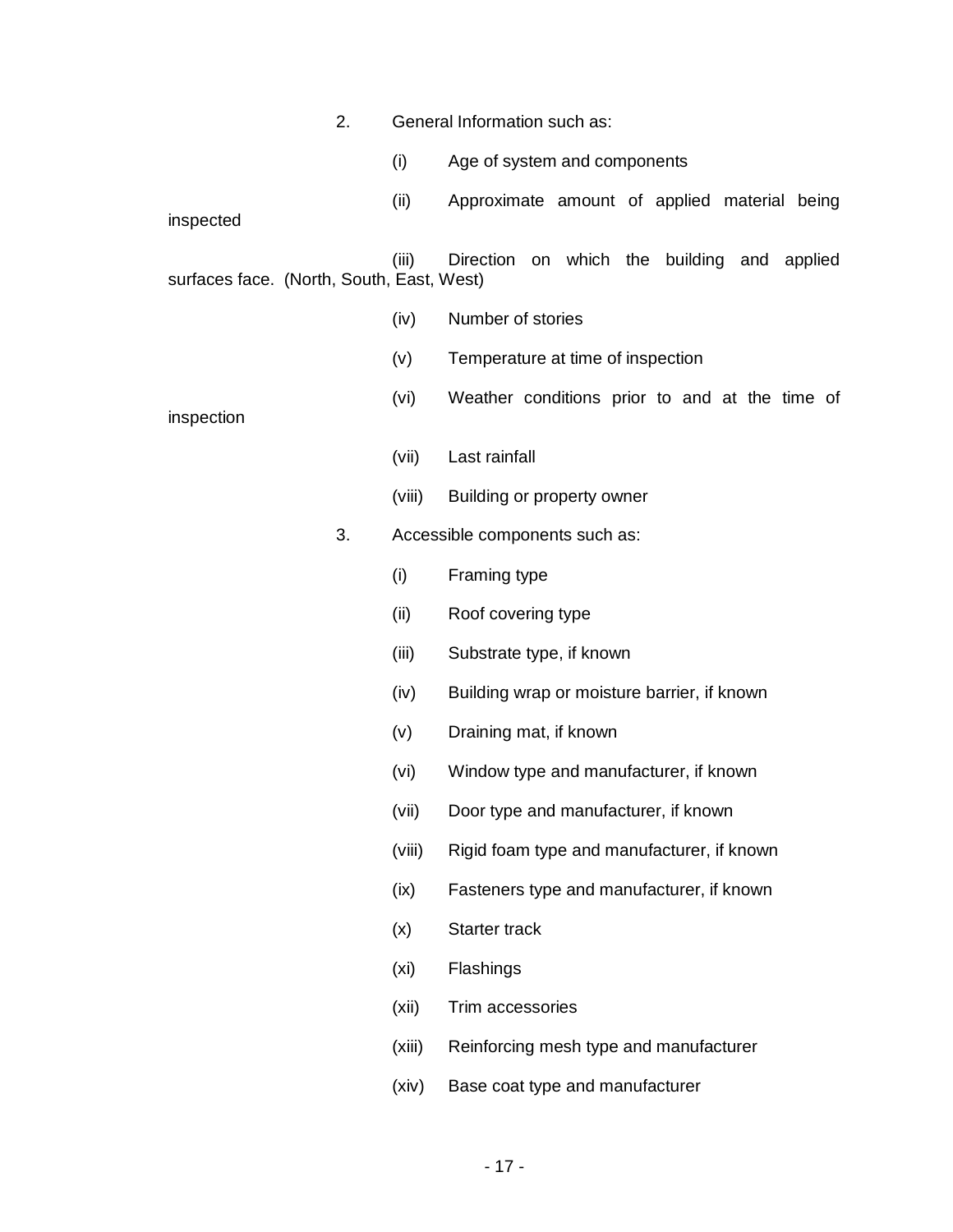- (xv) Finish coating type and manufacturer
- (xvi) Sealant or adhesive type and manufacturer
- 4. Accessible details such as:
	- (i) Sealant around window perimeters
	- (ii) Sealant around door perimeters
	- (iii) Miter joints around windows and doors
	- (iv) Fixed window mullions and joints
	- (v) Head flashings at window tops
	- (vi) Head flashings at window tops
	- (vii) Pan flashing at window sills
	- (viii) Penetrations at door threshold/track
	- (ix) Backwrapping
	- (x) Expansion joints
	- (xi) Control joints
	- (xii) Aesthetic grooves
	- (xiii) Butterfly mesh
	- (xiv) Type of fastening system used on foam
	- (xv) Substrate nailing pattern
	- (xvi) Foam fastening installation pattern
	- (xvii) Openings on foam
	- (xviii) Evidence of foam rasping prior to base coat

installation

- (xix) Base coat thickness
- (xx) Top coat thickness

(xxi) Transitions at accessories such as vinyl, brick, wood, and other dissimilar materials

(xxii) Termination at grade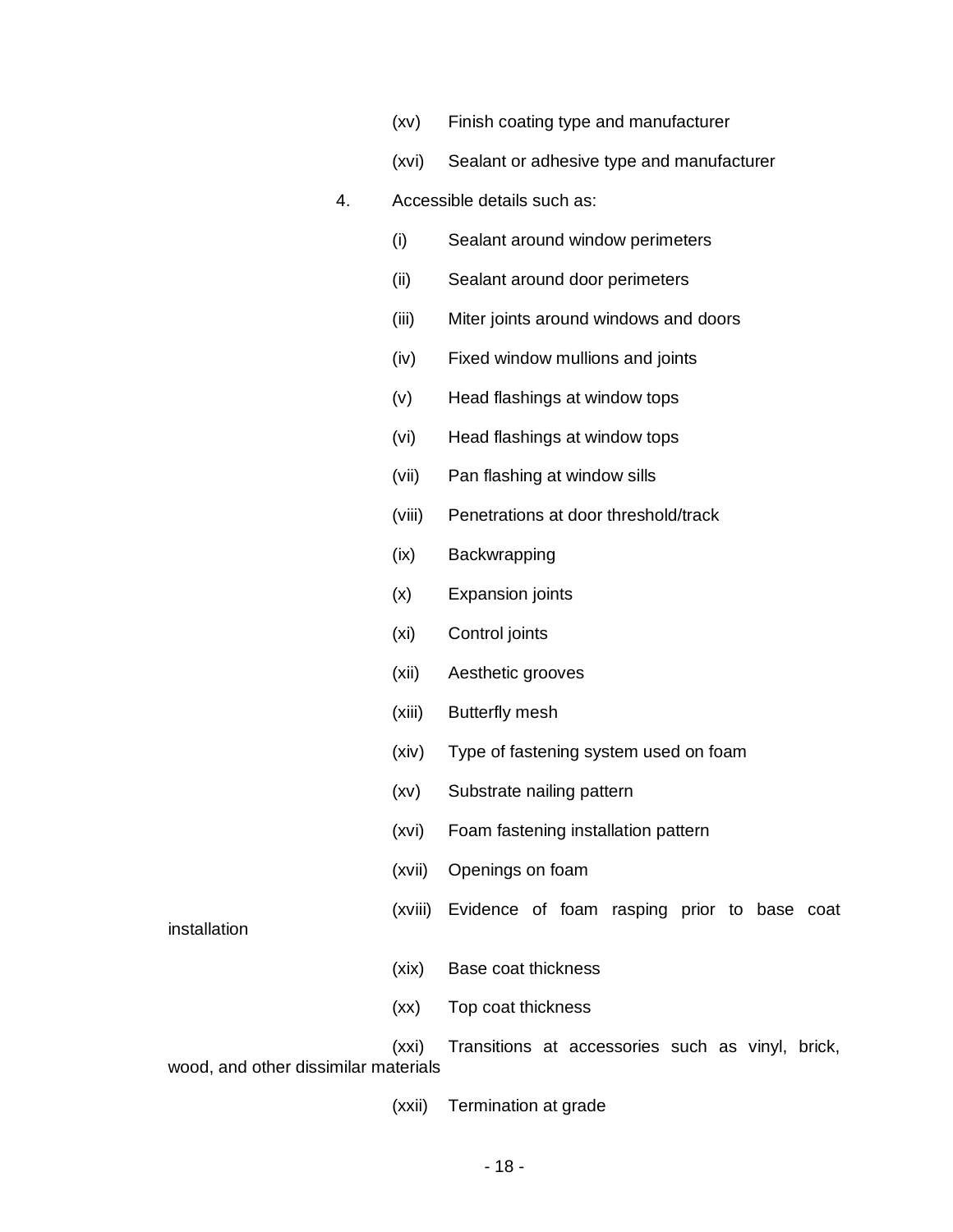|          |    | (xxiii) | Termination at concrete slabs                      |
|----------|----|---------|----------------------------------------------------|
|          |    |         | (xxiv) Deck flashings                              |
|          |    | (xxv)   | Flashings at columns                               |
|          |    |         | (xxvi) Kick out flashings                          |
|          |    |         | (xxvii) Roof wall flashings                        |
|          |    |         | (xxviii) Wall soffit termination                   |
|          |    |         | (xxix) Roof wall termination                       |
|          |    |         | (xxx) Wall fascia termination                      |
|          |    |         | (xxxi) Chimney crickets                            |
|          |    |         | (xxxii) Chimney flashings                          |
|          |    |         | (xxxiii) Gutters                                   |
|          |    |         | (xxxiv) Wall penetrations                          |
|          |    |         | (xxxv) Accessories, flashings and sealant used     |
|          | 5. |         | <b>General Appearance</b>                          |
|          |    | (i)     | Cracking observed and location                     |
|          |    | (ii)    | Exposed mesh observed and location                 |
| location |    | (iii)   | Chalking surface (efflorescence) observed<br>and   |
|          |    | (iv)    | Uneven surface texture observed and location       |
|          |    | (v)     | Poor or missing sealant observed and location      |
|          |    | (vi)    | Stains observed and location                       |
|          |    | (vii)   | Impact damage and location                         |
|          |    | (viii)  | Flat areas and location                            |
|          |    | (xix)   | Breaching of surface by other trades and locations |
|          |    | (x)     | Vegetation, grading, drainage, driveways, patios,  |

walkways, and retaining walls with respect to their effect on the condition of the exterior wall system or its components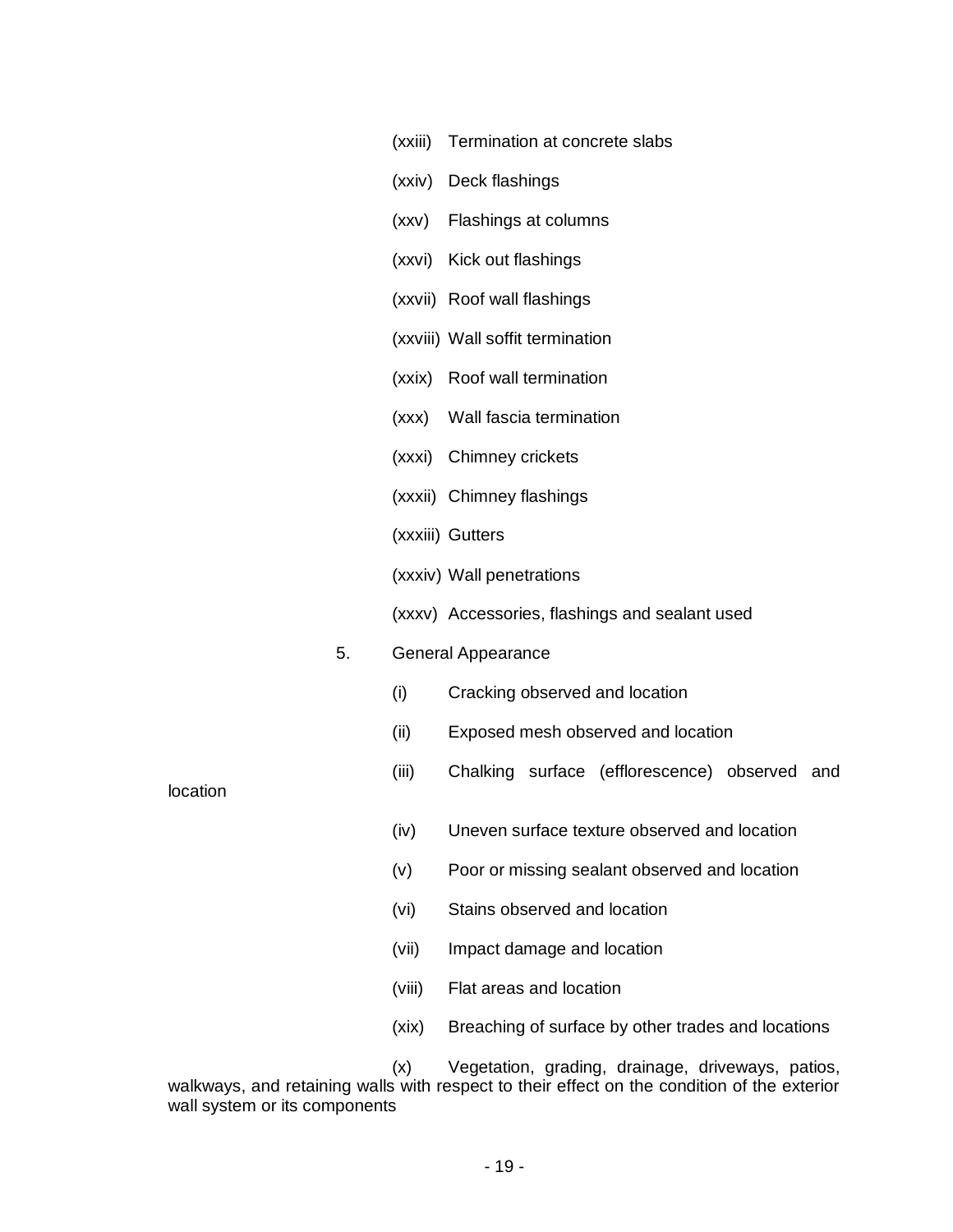- (xi) Accessories and attachment methods
- (4) Moisture Testing and Analysis
	- (a) EIFS Inspectors shall observe and report on:
		- 1. Methods of Testing:
			- (i) Reasons for testing
			- (ii) Locations of testing areas
			- (iii) Amount of testing areas
			- (iv) Type of tests performed
			- (v) Result of tests performed
		- 2. Examine areas of potential water intrusion
			- (i) Glazing
				- (I) Gaskets
				- (II) Weeps
				- (III) Sealants
				- (IV) Perimeter sealants
				- (V) Unauthorized alterations
			- (ii) Penetrations
				- (I) Designed penetrations
				- (II) Post-construction penetrations
				- (III) Sealants
				- (IV) Unauthorized alterations
			- (iii) Wall Area
				- (I) False joints (cracking)
				- (II) Designed joints
				- (III) Post-construction joints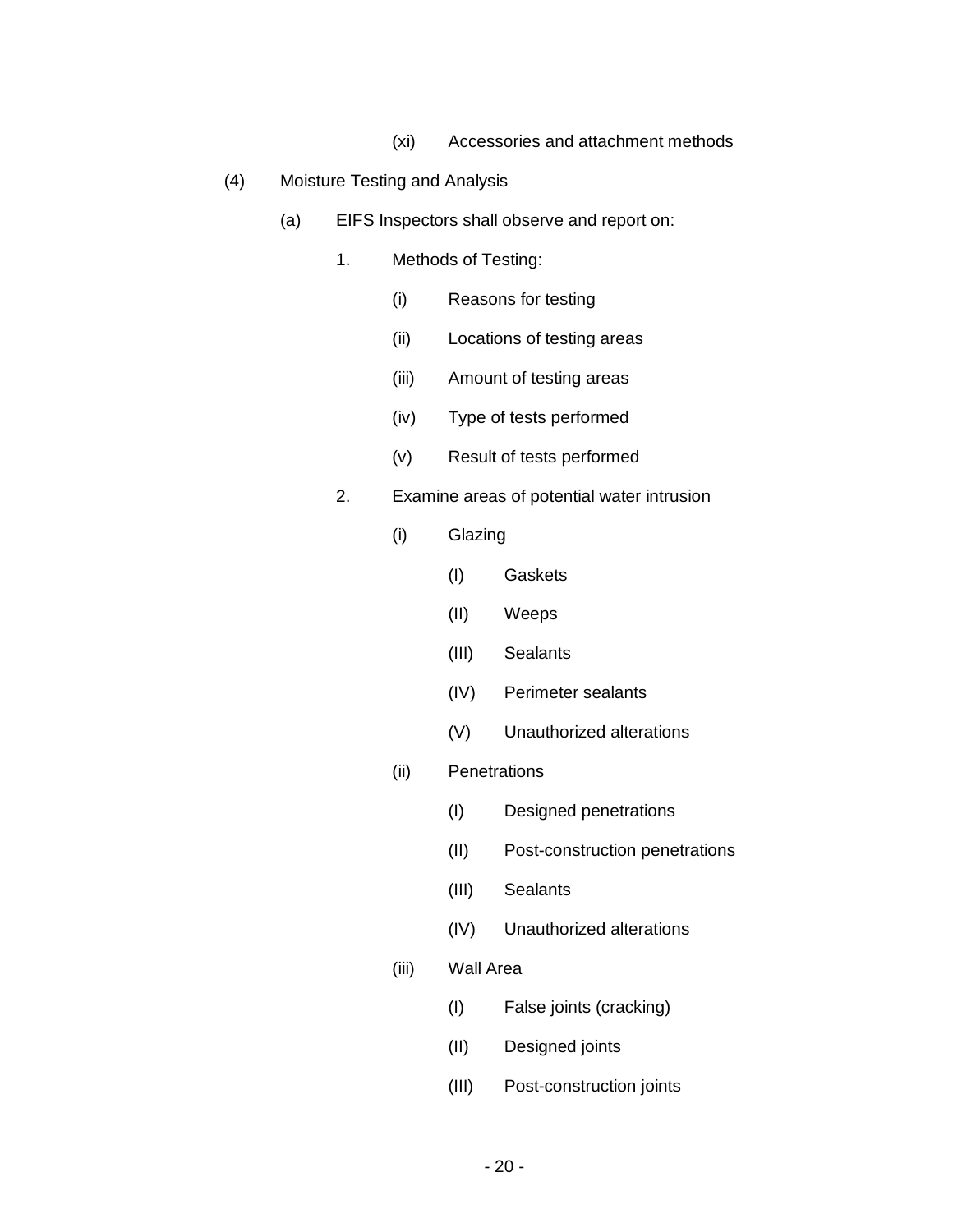- (IV) Cracks
- (V) Impact Damage
- (VI) Bird nest, or insect damage/holes
- (VII) Unauthorized alterations

## (iv) Roof/Wall Interfaces

- (I) Copings
- (II) Parapets
- (III) Penetrations
- (IV) Flashings
- (V) Roof areas

entry points.

4. Inspect and report on accessible interior areas. Probe interior finished areas and structural components where deterioration is suspected. Report the signs of water penetration into the building or signs of abnormal condensation

on building components.

- 5. Test equipment used:
	- (i) Type of test equipment used
	- (ii) Method of calibration of test equipment used

3. Inspect and report on all accessible elevations or water

**Author:** The Alabama Standards of Practice and Code of Ethics for EIFS Inspectors are adopted from the Exterior Design Institute (EDI) Standards of Practice and Code of Ethics. The Alabama Building Commission gratefully acknowledges EDI's consent. **Statutory Authority:** Code of Ala. 1975, §§ 34-14B-1, *et seq.*, 41-9-140, *et seq.* **History:** September 23, 2002

#### **170-X-25-.04 Code of Ethics for EIFS Inspectors**

(1) Quality of Care. EIFS Inspectors shall commit to ongoing professional development and education.

(2) Individual Rights. EIFS Inspectors shall strive to recognize and respect the rights, dignity and individuality of all persons. An EIFS Inspector shall not unlawfully discriminate or knowingly permit unlawful discrimination on the basis of race, national origin, sex, sexual orientation, religion, age or disability.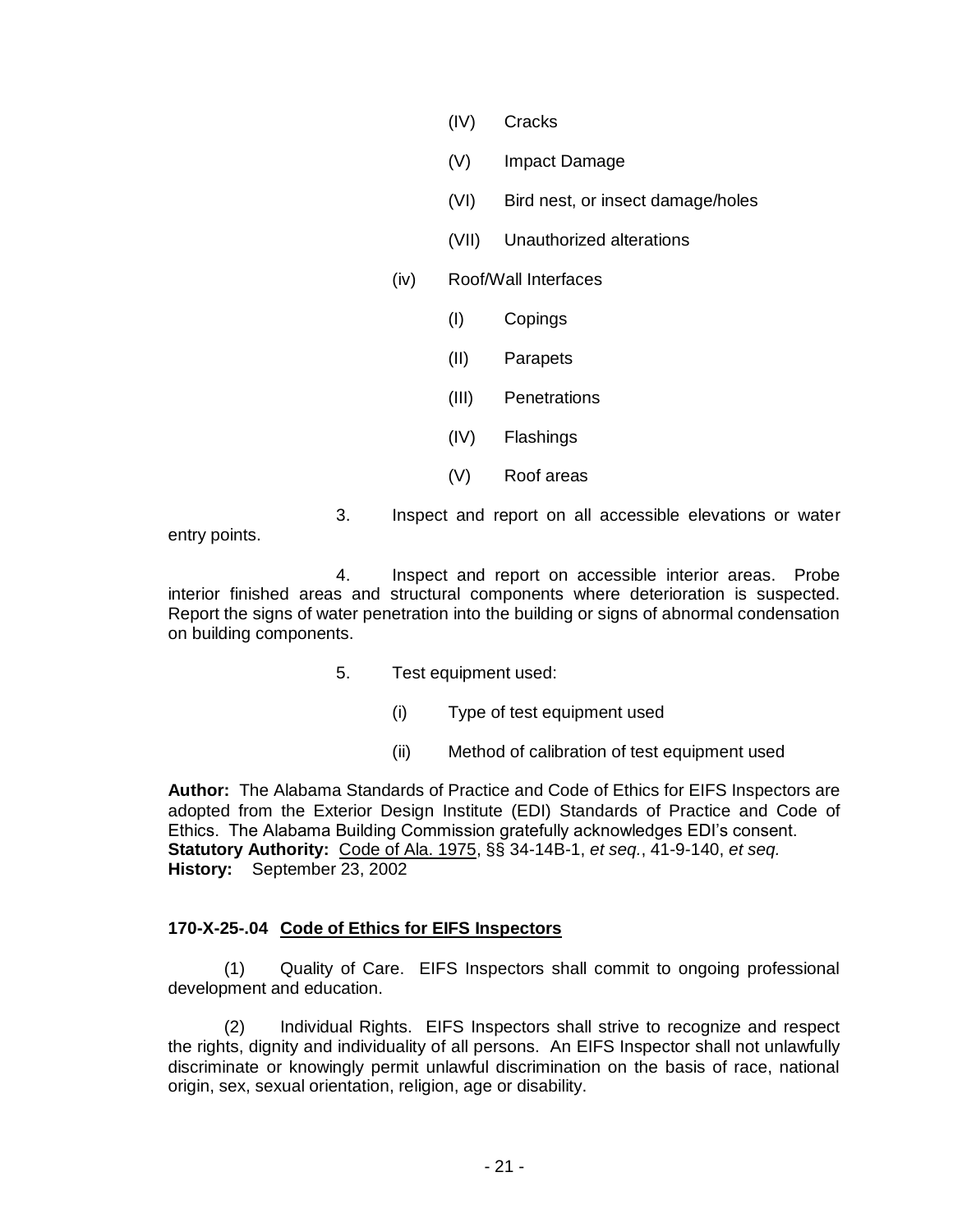(3) Representation of Care and Fees.

(a) EIFS Inspectors shall make no representations regarding their services or disqualifications that are false or misleading in any material respect.

(b) EIFS Inspectors shall fully disclose all applicable charges for services, as well as the general scope of the services prior to conducting an inspection or providing other services. EIFS Inspectors shall not inspect for a fee any property in which the EIFS Inspector, or the EIFS Inspector's company, has any financial interest or any interest in the transfer of the property.

(c) EIFS Inspectors shall not offer or deliver any compensation, inducement, or reward to the owner of the inspected property, the broker, agent, or home inspector for the referral of any business to the EIFS Inspector, the EIFS Inspector's company or the EIFS Inspector's remediation contractor.

(4) Conflicts of Interest.

(a) General Conflicts of Interest: EIFS Inspectors shall avoid conflicts of interest with regard to their professional activities, financial considerations or other interests. At such time as an EIFS Inspector becomes reasonably aware that an actual, apparent or potential conflict of interest exists, the EIFS Inspector shall refrain from providing services or opinions until full disclosure has been made, and the conflict waived in writing by the appropriate parties.

(b) Suggested Guidelines for EIFS Inspectors that provide both inspection and stucco remediation contractor services:

1. To avoid conflict of interest complications, an EIFS Inspector can adopt the policy of not repairing projects they inspected for twelve (12) months and having independent third party inspectors inspect the projects that they have remediated.

2. On small projects (generally less than \$1,000 of repairs), the EIFS Inspector or their companies shall provide full disclosures of potential conflicts of interest if the owner wants them to perform the repairs; including appropriate disclosure and waiver forms. All repairs should be properly inspected by an independent third party EIFS Inspector or equal.

3. On all other projects where EIFS Inspectors or their companies are performing both inspections and repairs, the EIFS Inspector should establish a procedure to avoid conflict of interest concerns. The procedure may involve the following steps:

(i) Perform the stucco inspection and write the report identifying the problem areas. If qualified to do so, develop the specification for repairs to correct the problem areas identified. Provide this information to the owner so they can solicit bids for the repairs. If the EIFS Inspector or their company is not asked to provide a bid to perform the repairs, then the EIFS Inspector can remain available as a consult and independent third party inspector to monitor the remediation.